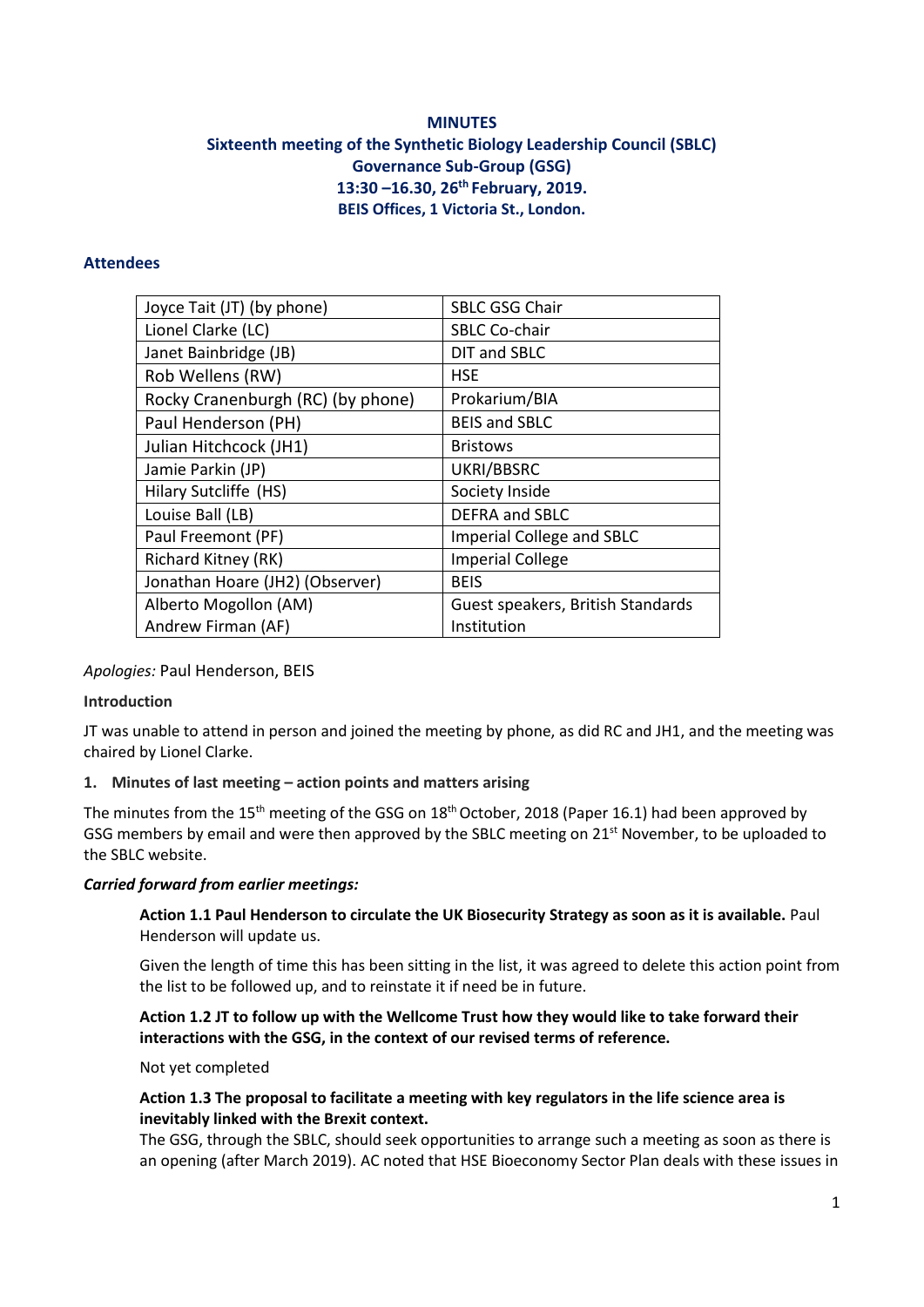the context of safe innovation and could contribute to extending this thinking more widely [\(http://www.hse.gov.uk/aboutus/strategiesandplans/sector-plans/bioeconomy.pdf\)](http://www.hse.gov.uk/aboutus/strategiesandplans/sector-plans/bioeconomy.pdf).

Given future uncertainties in this area, likely to continue over a number of years, we agreed to delete this action point from the list to be followed up, and to reinstate it at an appropriate point in future.

#### *Outstanding from the GSG meeting of 26/2/18:*

**Action 2 JT to invite somebody from BSI to the next GSG meeting to discuss how they would develop standards for this area.**

Completed.

**Action 3 LB1 to let us know whether there are any useful contributions that the GSG could make to future CBD-related discussions.**

#### Completed

#### **Action 4 JT to invite Jaco Westra to the first GSG meeting in 2019.**

To be invited to the next meeting

#### *Outstanding from the GSG meeting of 19/6/18*

#### **Action 1 LC to raise issues about funding silos at future SBLC meetings.**

Completed as far as possible; to be continued through SBLC interactions with the Bioeconomy Strategy.

#### *Action points from the GSG meeting of 18/10/18*

**Action 1. PH agreed to follow up with Lord Henley's office on the SBLC letter related to the CJEU decision on gene editing**

Completed

**Action 2: JT to revise the TOR based on this discussion and send it to GSG members for final approval**

Completed

### **Action 3: JT & LC to raise with SBLC the need to develop a strategic approach to regulatory issues in the context of deliberate release of products developed using SB and GE**.

Completed – the meeting held with Lord Henley in January for JT and LC.

### **Action 4: LC and JT to engage with AC to explore future links with SBLC that could support this HSE initiative.**

LC and JT had a meeting with Andrew Cottam and RW on 23/11/18, and the outcome was a suggestion that we should hold joint scenario development workshops to consider how regulators should react to specific events in future. This has been on hold due to Brexit-related distractions for HSE, but HSE will let us know when there is capacity to take it forward.

#### **Action 1 RW to set up this initiative when HSE has capacity.**

#### **Membership information**

JT reported that Haydn Parry had decided to step down from membership of the GSG due to pressure of other commitments.

We are also looking for a replacement for Linda Brookes.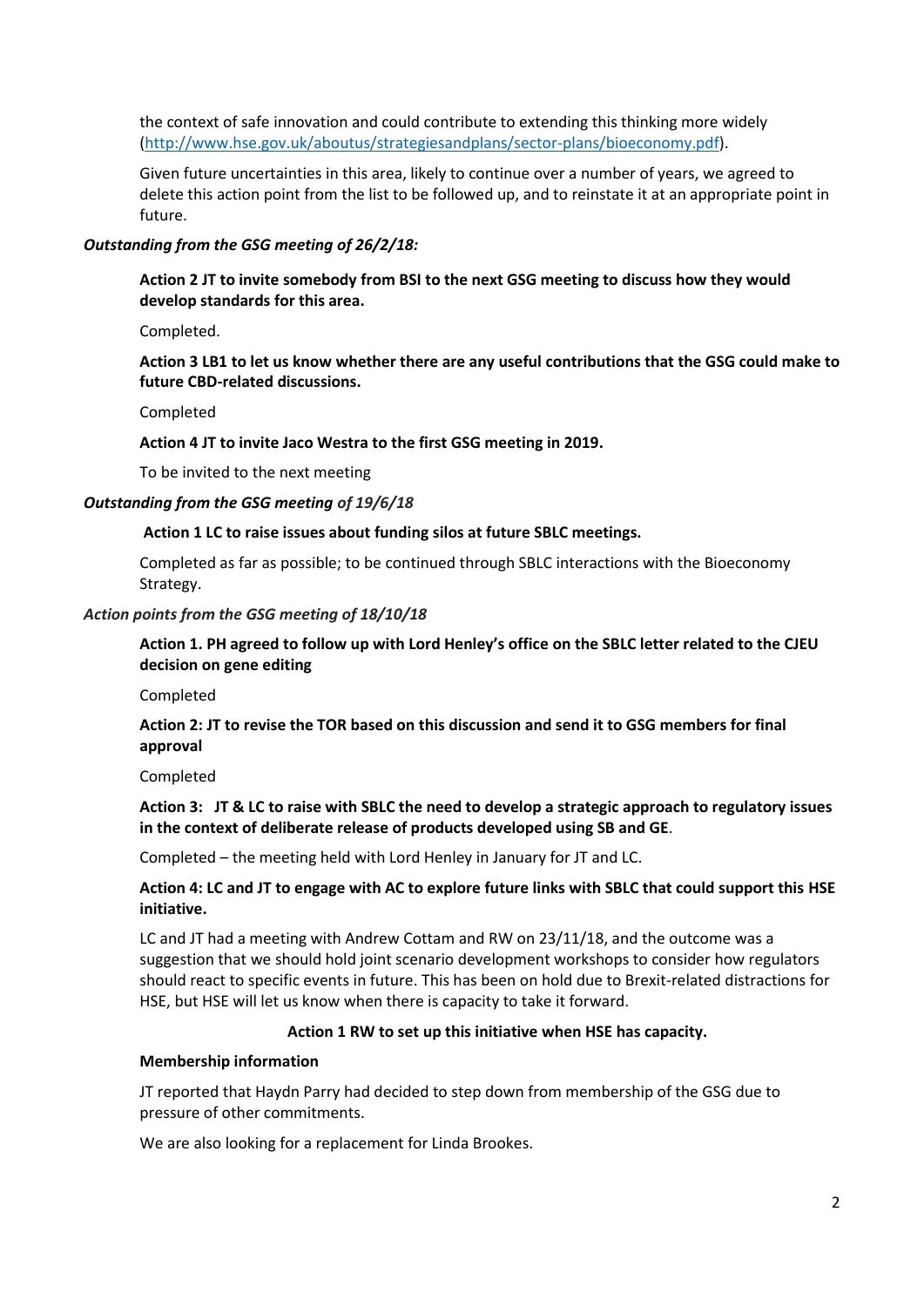## **2. Update on SBLC Developments – LC**

The next SBLC meeting will focus on the delivery plan for the Bioeconomy Strategy via the Sector Deal. The current funding committed to the SB Research Centres is nearing completion for those funded in the first round with some having extensions to their contracts. Overall the expectations from the original SB Roadmap have been delivered very successfully, including embedding Responsible Research and Innovation in centres and companies (now  $\sim 100 - a$  huge step up). There are also increasing amounts of private investment.

The focus now is on the process of translation – skills, frameworks and the operating environment for companies.

The now-published Bioeconomy Strategy has re-stated government interest in this area, and relevant policies, building on synthetic biology and industrial biotechnology platforms. It will be a big challenge to get to the target scale of development by the 2030 delivery date.

From now till end of March, a process is being set up for a number of Working Groups to develop the basic material for a Sector Deal to benefit the UK economy. The SBLC will develop its own views on how to input to this process. The working groups will mirror the five foundations of the Industrial Strategy – Ideas, People, Infrastructure, Business Environment, and Places, and leadership from the bioeconomy sectors will be harnessed to help delivery. Some of the things emerging from the Working groups will feed straight into the sector deal and others will need to happen independently.

In discussion it was noted that current initiatives in AI, robotics and data-driven innovation are proceeding as if biology and biotechnology were irrelevant to them and that this lacuna in government thinking needs to be addressed to get synergies rather than fragmentation. Also noted was that large multinational companies had given a mixed reception to the Bioeconomy Strategy, given its low profile launch and the lack of accompanying funding. The five Working Groups were seen as a way of enabling industry and government to work together on this and to link up with other government strategies. Through Innovate UK, ISCF money is already available to deal with issues like plastics and this is technology-agnostic.

### **Action 2. JH2 to introduce JT to the teams dealing with robotics and other future sectors and to make connections with the office for AI.**

The point was also made that much of synthetic biology related innovation is about the creation of entirely new business models and value chains in small start-ups at an early stage of development, leading to completely new global industry sectors and not relevant to current multinational company business models. Asking companies at this stage of development for matched funding is unrealistic. The UK is missing out on this stage of development from synthetic biology and risks becoming a late adopter rather than in the vanguard of new developments as in the USA.

### **Action 3. PF and RK to send a note elaborating on this point.**

## **3. BEIS/BSI project on development of a standard for responsible innovation – Alberto Mogollon and Andrew Firman, British Standards Institution.**

The slides presented at the meeting are included along with these minutes and are referred to below.

Slide 3 describes the BSI structure, as the government-recognised national standards body for the UK, AM and AF being part of the National Standards Body (LHS) and slide 4 describes the international system of standards bodies of which BSI is a member. In the Brexit context standards have been described as an antidote to regulatory divergence, promoting regulatory alignment and access to markets, and this is facilitated by the fact that the EU standards bodies (CEN and CENELEC) are private, and not EC, bodies. It is important to BSI to retain its membership of all these regional and international standardisation bodies including also ISO and IEC (Slide 5) and ninety-five percent of BSI's standards catalogue is international. BSI aims to be the first to publish a standard that will become international.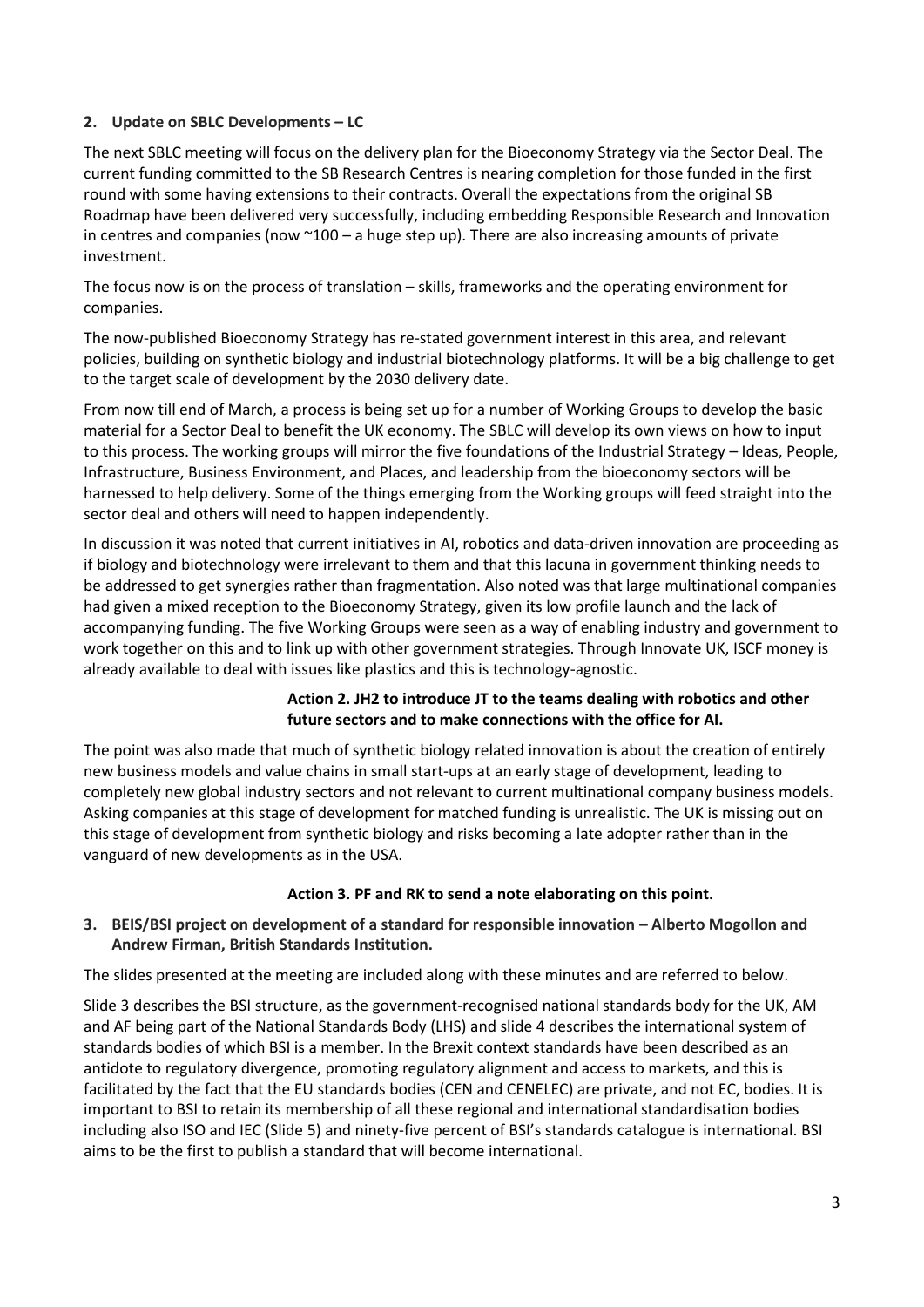The consensus standards produced by BSI follow WTO principles and are market and stakeholderled. They undergo systematic review and can be used to demonstrate compliance with regulations (Slide 6). They play a vital role (Slide 7) in boosting productivity, catalysing innovation and facilitating international trade, AR's role being to consider how standards can support and accelerate innovation by: enabling knowledge diffusion and coordination of innovative activities; supporting the consolidation of emerging supply chains; de-risking investment in new technologies; and promoting consumer confidence and public acceptance.

BSI adopts a systems-based approach in supporting emerging industries (Slide 9) considering how actors in the sector relate to one another in the context of 4 elements- intellectual property, regulations, metrology and standards. They have a major role to play (Slide 10) in shaping how emerging industries evolve over time to become the new industries of the future. Systematic use of standards will vary according to maturity of the technology, the nature of the technology and the industry sector, and standards should be considered in emerging technology strategies, technology roadmapping and public procurement decisions (Slide 11), as is already being done in Germany, Japan and the US.

BSI is working with the UK Government on the Industrial Strategy to support bringing new products and services to market faster and to maximise the impact of investment in the Industrial Strategy Challenge Fund (Slides 12 and 13). As part of this agenda, they are working across innovative sectors to consider how corporates can demonstrate responsible behaviour through development of a Standard for Responsible Innovation (Slide 17), and slide 18 presents a range of issues from innovative technologies in 2017-18 that had attracted public or government attention and would be amenable to such a standards-based approach.

The role of AF as part of the Research and Insight Team in BSI is to support the project to develop a Publicly Available Specification (PAS) Framework Standard for Responsible Innovation, initially by conducting market research to understand the level of interest in this Framework Standard before committing further funding (Slide 19), covering Artificial Intelligence and Big Data, Life Sciences, Robotics, Social Media, and Novel Materials (Slice 20). About forty qualitative interviews will be conducted with a good spread across all categories, some people representing two or more sectors, including SMEs and large organisations, 'business to business' and 'business to consumer' categories (Slide 21).

A question was raised about the biases inherent in this kind of sampling process, and these difficulties are inherent in much of market research. In this case interviewees were drawn from a variety of different sources to guard against any consistent biases. Another question related to the existence of other standards for different purposes in most of these technology areas, and care will be taken to ensure that there is no duplication of coverage. However, this is unlikely given that pre-existing standards are likely to be serving different purposes from the one proposed here.

After reporting the findings back to Innovate UK, the next stage will be to do a landscape mapping exercise to cover everything published in this area so far.

In response to a question on how authoritative the standard is likely to be, AF explained that interviewees are being asked (i) if it is important to cover this area (the answer so usually being a straightforward 'Yes'), and (ii) how useful it will be (the answer being more qualified in that it will depend on how it is implemented). (The survey is not yet completed so these findings are tentative.) Following the landscape review, a steering committee will be set up including people with a good oversight of the area and the gaps that need to be covered. The PAS type of standard proposed can be agile and be developed rapidly with the potential eventually to become a full BSI Standard and an international standard.

Further comments related (i) to the need to build monitoring of the effectiveness of compliance with the standard into the development of the standard itself, and (ii) to ensure that there are no problematic interactions between the requirements of the standard and those of the regulatory systems that will be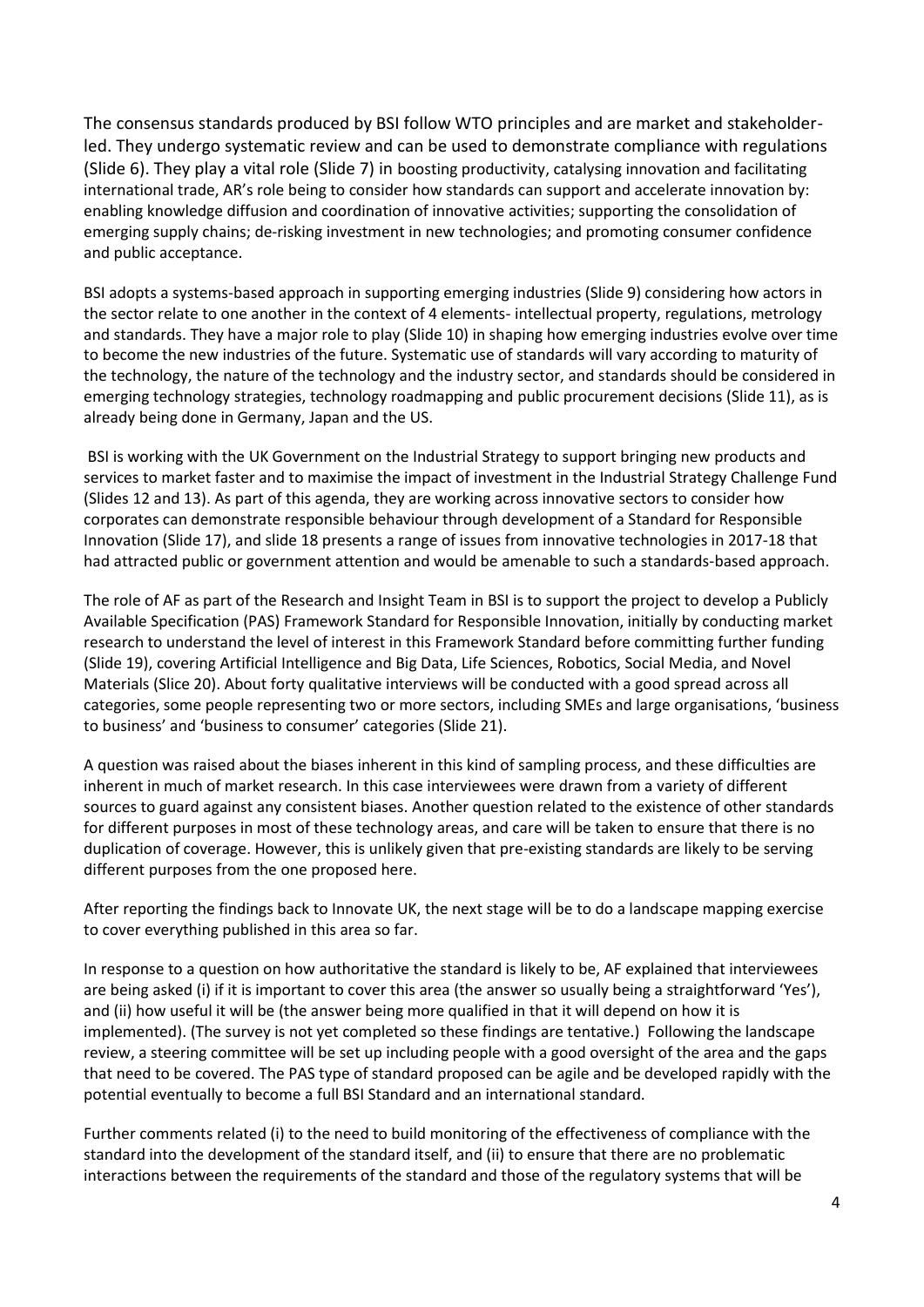applied in each sector covered. Another emerging point in the discussion was whether the value of the standard was perceived to lie in risk reduction, accelerating progress with an innovation, or public reassurance, and the answer was 'all of these'. People want something to satisfy themselves that they are being responsible.

In winding up, we discussed how the availability of the standard will be communicated and also how company adoption will be monitored, and BSI will be keen to follow up such questions given that this is a new type of initiative for them. In the context of social media given that this is so much in the news headlines, we considered whether this might undermine the value of the standard if it did not solve the problems of this technology. There were also questions about how a single standard could cover such a broad range of technologies and this was seen to depend on the outcomes of the research now being done; it would be possible, for example, to envisage a generic process for setting standards for any technology that would support companies in developing a specific version to suit their own circumstances.

At the end of this item there was general enthusiasm among GSG members to be available for further comment as the project progresses.

## **Action 4. JT to invite AM and AF to discuss the BSI Standards project when it reaches an appropriate stage of development.**

## **4. CBD-related Developments**

The three main areas currently being discussed under the CBD are risk assessment (RA), risk management (RM) (both under the Cartagena Protocol) and digital sequence information (DSI) which is a separate thing. On the current consultation, there is not much that the GSG could do that will make a difference to the outcome. The key thing is to have somebody connected to the AHTEG (PF in our case).

RA has not kicked off yet. A new AHTEG will be set up and the Royal Society will be nominating somebody to take part in that for the UK. DSI is also new and an AHTEG is being set up, the question for discussion being how to design systems to capture this technology; here countries that hold genetic resources are keen to have the same requirements as for genetically modified organisms to ensure access and benefit sharing.

The synthetic biology discussion is already under way through the existing AHTEG and at the moment there is not much that the GSG can contribute. The on-line forum (OLF) is beginning on  $4<sup>th</sup>$  March, and we could contribute comments but this is likely to be a lot of work with very little impact. It is interesting to follow what the different voices are saying and those who are interested to do so could sign up if not already a member.

The AHTEG will meet in June and will develop a report based among other things on the contributions of the OLF; the report will then go to the next COP-MOP meeting in Beijing in 2021.

Beyond the CBD two interesting initiatives are under way:

- The International Treaty on Plant Genetic Resources for Food and Agriculture has published a report on synthetic biology and DSI and how they could complicate the benefit sharing system that they are working on. This work could be taken over by the CBD committee;
- The International Union for the Conservation of Nature are about to publish a report on biodiversity, conservation and synthetic biology that is likely to be influential.

The GSG should be keeping its ear to the ground and working to ensure that a moratorium does not arise from this process. (This was seen to be an unlikely outcome given the success so far, through the COP MOP, in avoiding getting international agreement for this action.)

> **Action 5: PF to send a link to the Plant Genetic Resources report and (once published) to the IUCN report; also to the article he is publishing with US colleagues**